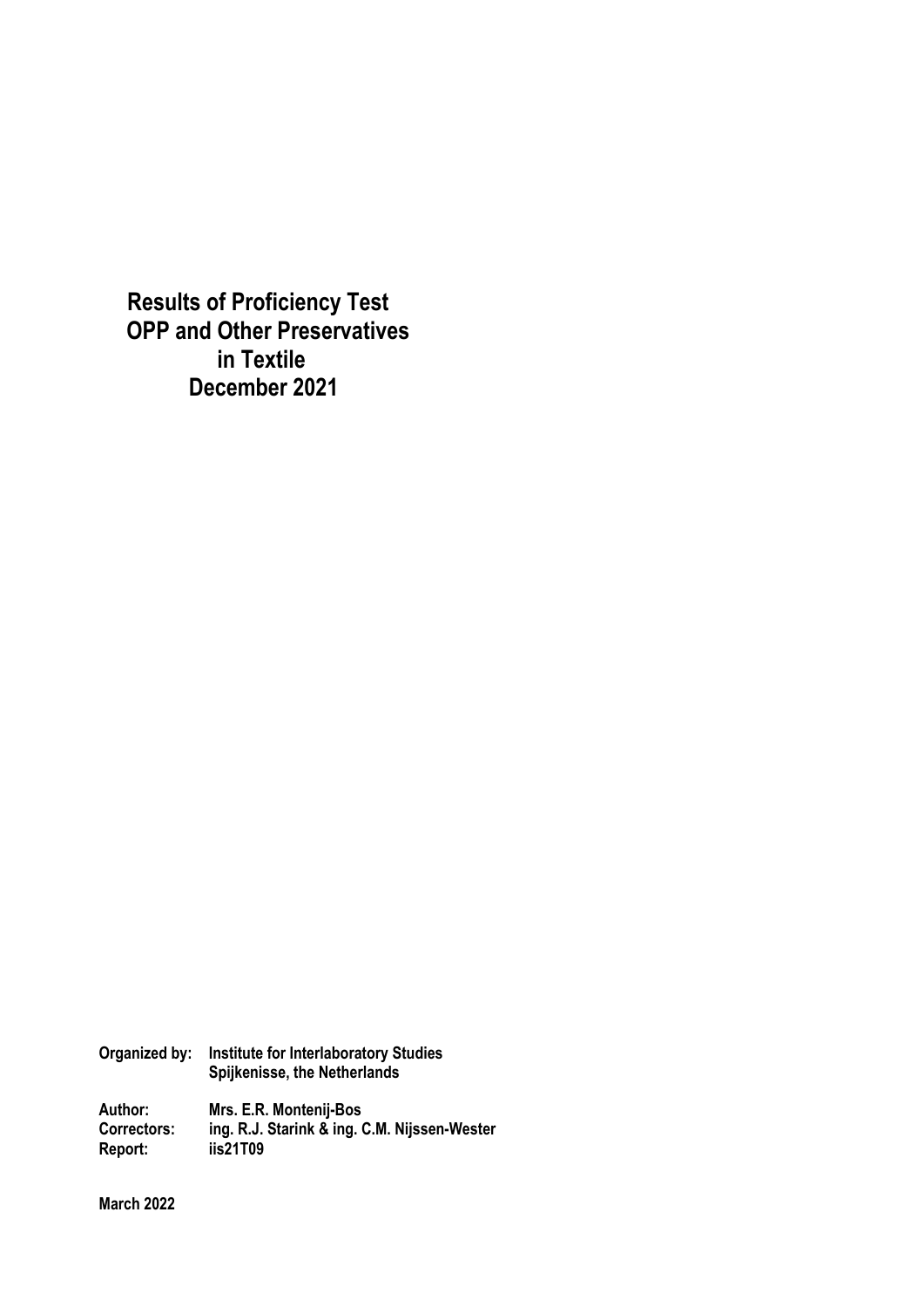# **CONTENTS**

| $\mathbf{1}$   |                                                                          |  |
|----------------|--------------------------------------------------------------------------|--|
| $\overline{2}$ |                                                                          |  |
| 2.1            |                                                                          |  |
| 2.2            |                                                                          |  |
| 2.3            |                                                                          |  |
| 2.4            |                                                                          |  |
| 2.5            |                                                                          |  |
| 3              |                                                                          |  |
| 3.1            |                                                                          |  |
| 3.2            |                                                                          |  |
| 3.3            |                                                                          |  |
| 4              |                                                                          |  |
| 4.1            |                                                                          |  |
| 4.2            |                                                                          |  |
| 4.3            | COMPARISON OF THE PROFICIENCY TEST OF DECEMBER 2021 WITH PREVIOUS PTS  9 |  |
| 4.4            |                                                                          |  |
| 5              |                                                                          |  |
| 6              |                                                                          |  |

## Appendices: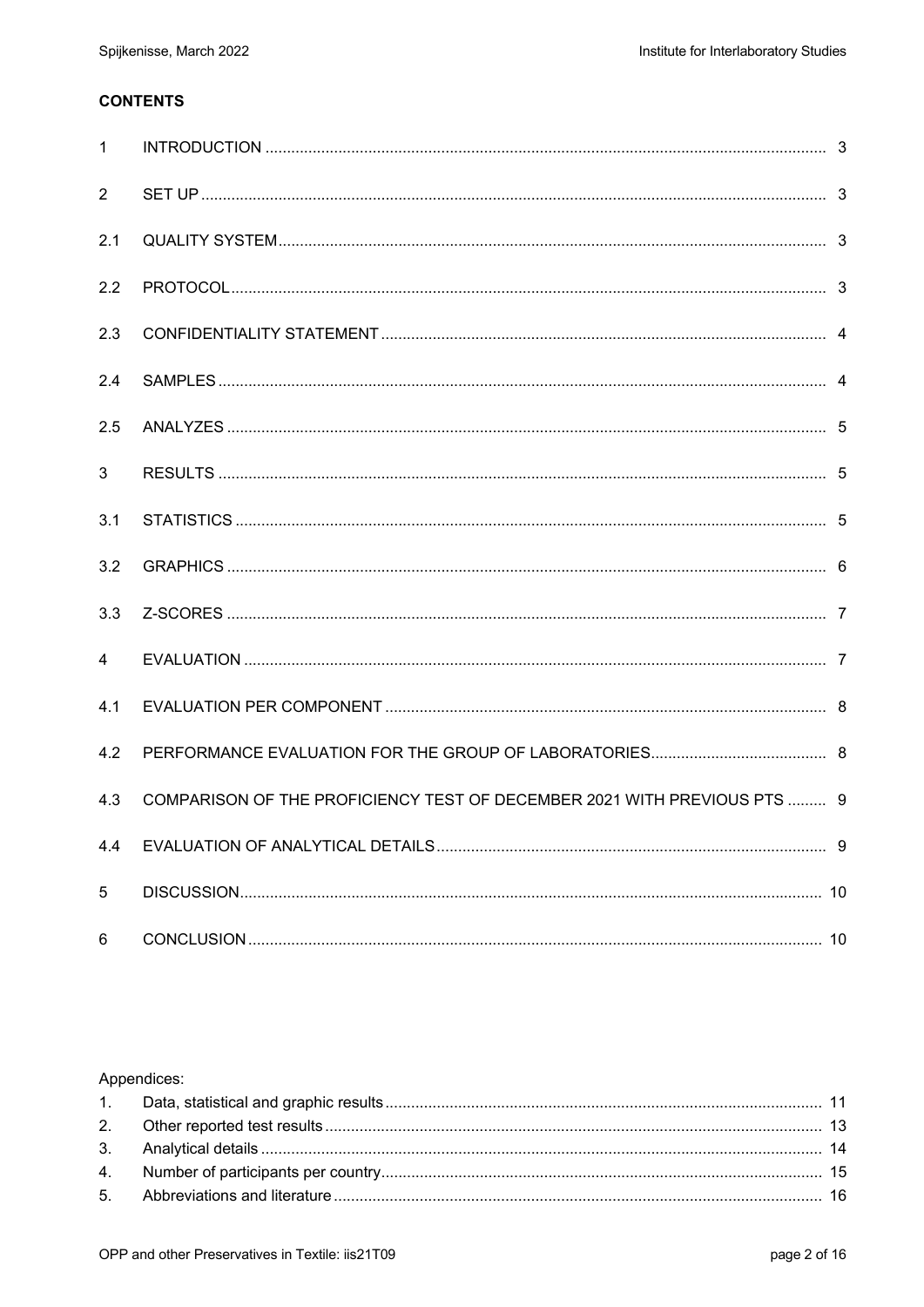### **1 INTRODUCTION**

Many countries have adopted environmental standards and requirements restricting the use of harmful chemicals in the production of textiles and clothing. Laws and regulations impose some of these standards and requirements. In addition to mandatory environmental standards and requirements for textiles, some Eco-labelling schemes are imposing environmental requirements for textile products on a voluntary basis, e.g. Milieukeur (Netherlands), Bluesign® (Switzerland) and Oeko-Tex® Standard 100 (Switzerland).

Since 2004 the Institute for Interlaboratory Studies (iis) organizes a proficiency scheme for the determination of Ortho-Phenylphenol (OPP) in Textile every year. During the annual proficiency test program 2021/2022 it was decided to continue the proficiency test of OPP and other Preservatives in Textile.

In this interlaboratory study 27 laboratories in 14 different countries registered for participation. See appendix 4 for the number of participants per country. In this report the results of the OPP and Preservatives in Textile proficiency test are presented and discussed. This report is also electronically available through the iis website www.iisnl.com.

# **2 SET UP**

The Institute for Interlaboratory Studies (iis) in Spijkenisse, the Netherlands was the organizer of this proficiency test (PT). Sample analyzes for fit-for-use and homogeneity testing were subcontracted to an ISO/IEC17025 accredited laboratory. It was decided to send one textile sample of approximately 3 grams labelled #21800. The participants were requested to report rounded and unrounded test results. The unrounded test results were preferably used for statistical evaluation.

#### **2.1 QUALITY SYSTEM**

The Institute for Interlaboratory Studies in Spijkenisse, the Netherlands, has implemented a quality system based on ISO/IEC17043:2010. This ensures strict adherence to protocols for sample preparation and statistical evaluation and 100% confidentiality of participant's data. Feedback from the participants on the reported data is encouraged and customer's satisfaction is measured on regular basis by sending out questionnaires.

#### **2.2 PROTOCOL**

The protocol followed in the organization of this proficiency test was the one as described for proficiency testing in the report 'iis Interlaboratory Studies: Protocol for the Organisation, Statistics and Evaluation' of June 2018 (iis-protocol, version 3.5). This protocol is electronically available through the iis website www.iisnl.com, from the FAQ page.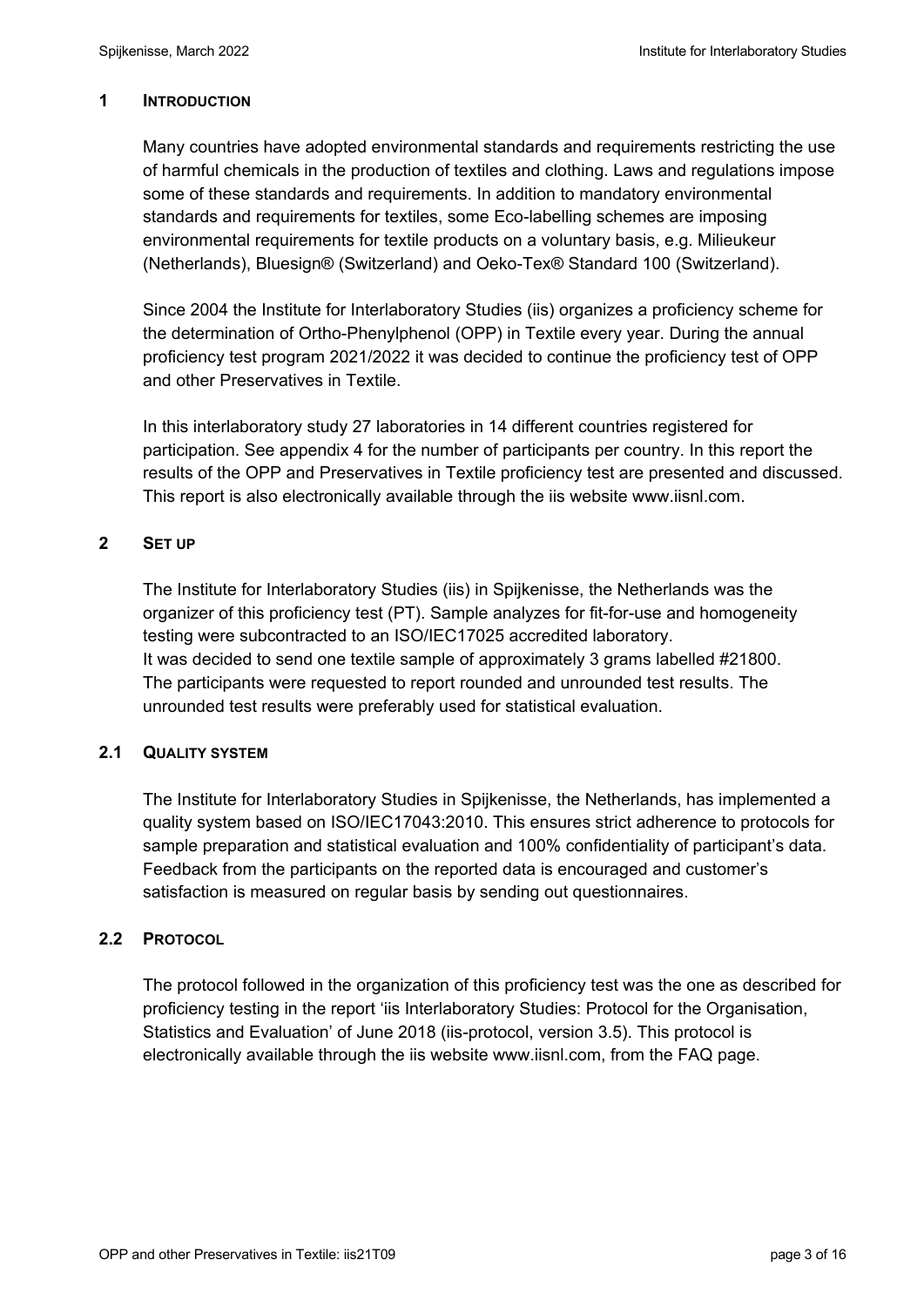## **2.3 CONFIDENTIALITY STATEMENT**

All data presented in this report must be regarded as confidential and for use by the participating companies only. Disclosure of the information in this report is only allowed by means of the entire report. Use of the contents of this report for third parties is only allowed by written permission of the Institute for Interlaboratory Studies. Disclosure of the identity of one or more of the participating companies will be done only after receipt of a written agreement of the companies involved.

## **2.4 SAMPLES**

A batch of blue jeans was selected which was made positive for OPP by a third party. The batch was cut into small pieces. After homogenization 50 small plastics bags were filled with approximately 3 grams each and labelled #21800.

The homogeneity of the subsamples was checked by determination of OPP with an in-house test method based on a KOH extraction on 10 stratified randomly selected subsamples.

|                  | <b>OPP</b><br>in mg/kg |
|------------------|------------------------|
| sample #21800-1  | 85.5                   |
| sample #21800-2  | 88.9                   |
| sample #21800-3  | 83.2                   |
| sample #21800-4  | 80.9                   |
| sample #21800-5  | 81.2                   |
| sample #21800-6  | 82.4                   |
| sample #21800-7  | 83.5                   |
| sample #21800-8  | 81.2                   |
| sample #21800-9  | 83.7                   |
| sample #21800-10 | 85.2                   |

Table 1: homogeneity test results of subsamples #21800

From the above test results the repeatability was calculated and compared with 0.3 times the reproducibility of the reference method in agreement with the procedure of ISO13528, Annex B2 in the next table.

|                                    | OPP<br>in mg/kg |
|------------------------------------|-----------------|
| r (observed)                       | 6.9             |
| reference method                   | iis memo 1601   |
| $\vert$ 0.3 x R (reference method) | 132             |

Table 2: evaluation of the repeatability of subsamples #21800

The calculated repeatability is in agreement with 0.3 times the reproducibility of the reference method. Therefore, homogeneity of the subsamples was assumed.

To each participating laboratory one sample textile labelled #21800 was sent on November 17, 2021.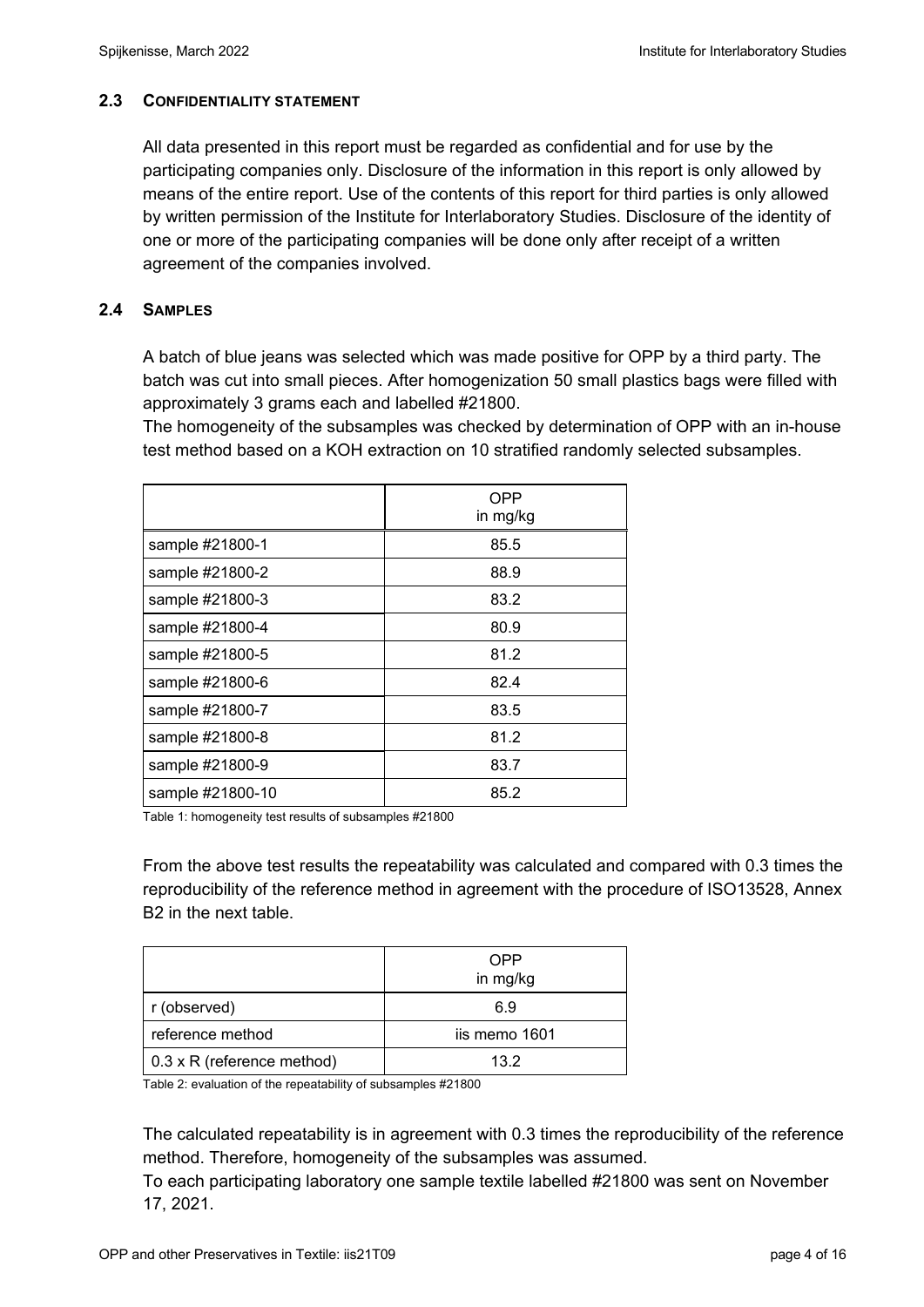# **2.5 ANALYZES**

The participants were requested to determine on samples #21800 the concentrations of Ortho-Phenylphenol (OPP), 2-(Thiocyanomethylthio)-Benzothiazole (TCMTB), 4-Chloro-3- Methylphenol (PCMC), 2-Octylisothiazol-3(2H)-one (OIT), Triclosan (TCS) and eventually other Preservatives detected.

It was also requested to report if the laboratory was accredited to determine the requested components and to report some analytical details of the test method used.

It was explicitly requested to treat the sample as if it was a routine sample and to report the test results using the indicated units on the report form and not to round the test results, but report as much significant figures as possible. It was also requested not to report 'less than' test results, which are above the detection limit, because such test results cannot be used for meaningful statistical evaluations.

To get comparable test results a detailed report form and a letter of instructions are prepared. On the report form the reporting units are given as well as the reference test methods (when applicable) that will be used during the evaluation. The detailed report form and the letter of instructions are both made available on the data entry portal www.kpmd.co.uk/sgs-iis/. The participating laboratories are also requested to confirm the sample receipt on this data entry portal. The letter of instructions can also be downloaded from the iis website www.iisnl.com.

# **3 RESULTS**

During five weeks after sample dispatch, the test results of the individual laboratories were gathered via the data entry portal www.kpmd.co.uk/sgs-iis-cts/. The reported test results are tabulated per determination in appendix 1 and 2 of this report. The laboratories are presented by their code numbers.

Directly after the deadline, a reminder was sent to those laboratories that had not reported test results at that moment. Shortly after the deadline, the available test results were screened for suspect data. A test result was called suspect in case the Huber Elimination Rule (a robust outlier test) found it to be an outlier. The laboratories that produced these suspect data were asked to check the reported test results (no reanalysis). Additional or corrected test results are used for data analysis and the original test results are placed under 'Remarks' in the result tables in appendix 1. Test results that came in after the deadline were not taken into account in this screening for suspect data and thus these participants were not requested for checks.

# **3.1 STATISTICS**

The protocol followed in the organization of this proficiency test was the one as described for proficiency testing in the report 'iis Interlaboratory Studies: Protocol for the Organisation, Statistics and Evaluation' of June 2018 (iis-protocol, version 3.5).

For the statistical evaluation the *unrounded* (when available) figures were used instead of the rounded test results. Test results reported as '<…' or '>…' were not used in the statistical evaluation.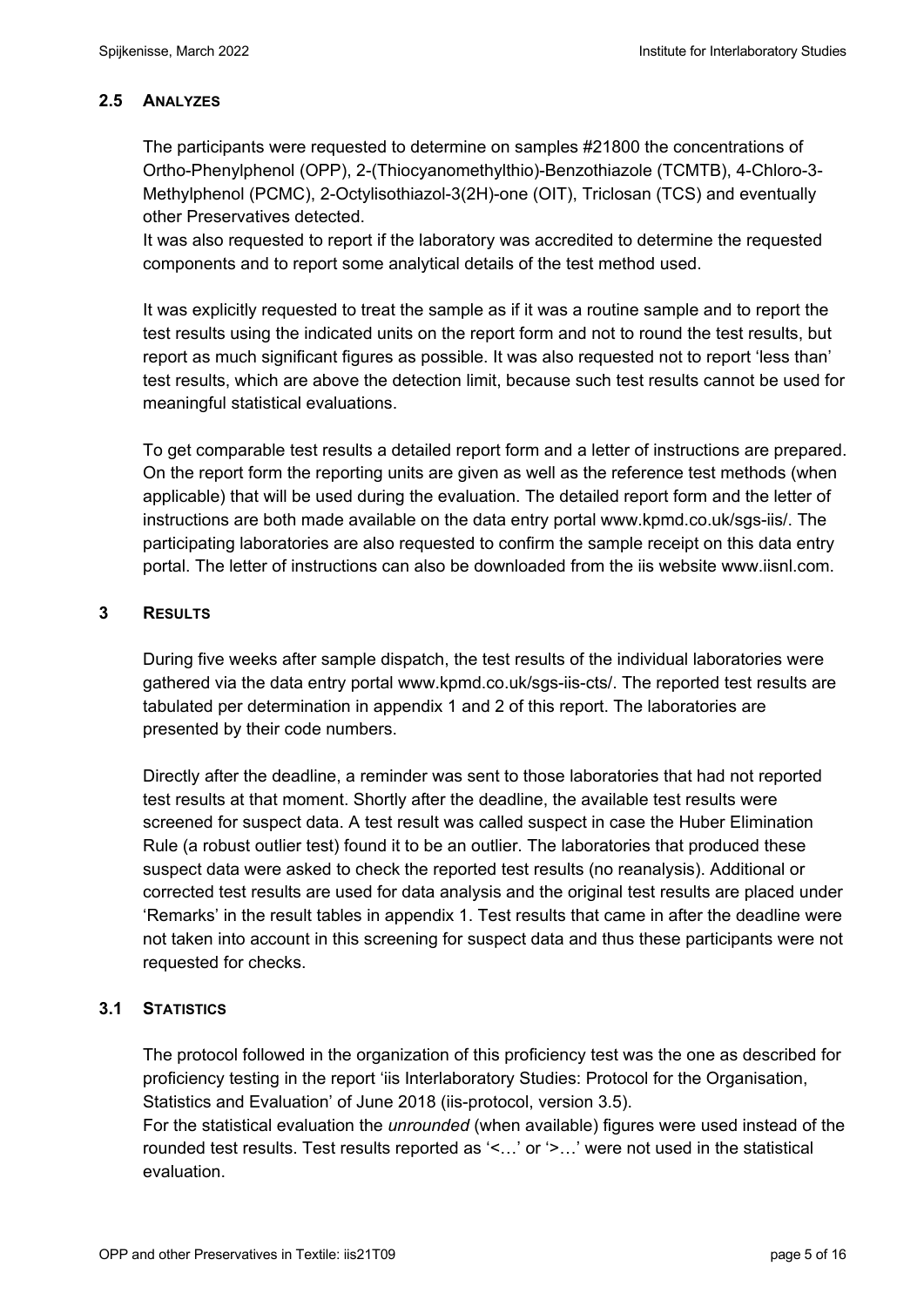First, the normality of the distribution of the various data sets per determination was checked by means of the Lilliefors-test, a variant of the Kolmogorov-Smirnov test and by the calculation of skewness and kurtosis. Evaluation of the three normality indicators in combination with the visual evaluation of the graphic Kernel density plot, lead to judgement of the normality being either 'unknown', 'OK', 'suspect' or 'not OK'. After removal of outliers, this check was repeated. If a data set does not have a normal distribution, the (results of the) statistical evaluation should be used with due care.

The assigned value is determined by consensus based on the test results of the group of participants after rejection of the statistical outliers and/or suspect data.

According to ISO13528 all (original received or corrected) results per determination were submitted to outlier tests. In the iis procedure for proficiency tests, outliers are detected prior to calculation of the mean, standard deviation and reproducibility. For small data sets, Dixon (up to 20 test results) or Grubbs (up to 40 test results) outlier tests can be used. For larger data sets (above 20 test results) Rosner's outlier test can be used. Outliers are marked by D(0.01) for the Dixon's test, by G(0.01) or DG(0.01) for the Grubbs' test and by R(0.01) for the Rosner's test. Stragglers are marked by D(0.05) for the Dixon's test, by G(0.05) or DG(0.05) for the Grubbs' test and by R(0.05) for the Rosner's test. Both outliers and stragglers were not included in the calculations of averages and standard deviations.

For each assigned value the uncertainty was determined in accordance with ISO13528. Subsequently the calculated uncertainty was evaluated against the respective requirement based on the target reproducibility in accordance with ISO13528. In this PT, the criterion of ISO13528, paragraph 9.2.1. was met for all evaluated tests, therefore, the uncertainty of all assigned values may be negligible and need not be included in the PT report.

Finally, the reproducibilities were calculated from the standard deviations by multiplying them with a factor of 2.8.

#### **3.2 GRAPHICS**

In order to visualize the data against the reproducibilities from literature, Gauss plots were made, using the sorted data for one determination (see appendix 1). On the Y-axis the reported test results are plotted. The corresponding laboratory numbers are on the X-axis. The straight horizontal line presents the consensus value (a trimmed mean). The four striped lines, parallel to the consensus value line, are the +3s, +2s, -2s and -3s target reproducibility limits of the selected reference test method. Outliers and other data, which were excluded from the calculations, are represented as a cross. Accepted data are represented as a triangle.

Furthermore, Kernel Density Graphs were made. This is a method for producing a smooth density approximation to a set of data that avoids some problems associated with histograms. Also, a normal Gauss curve (dotted line) was projected over the Kernel Density Graph (smooth line) for reference. The Gauss curve is calculated from the consensus value and the corresponding standard deviation.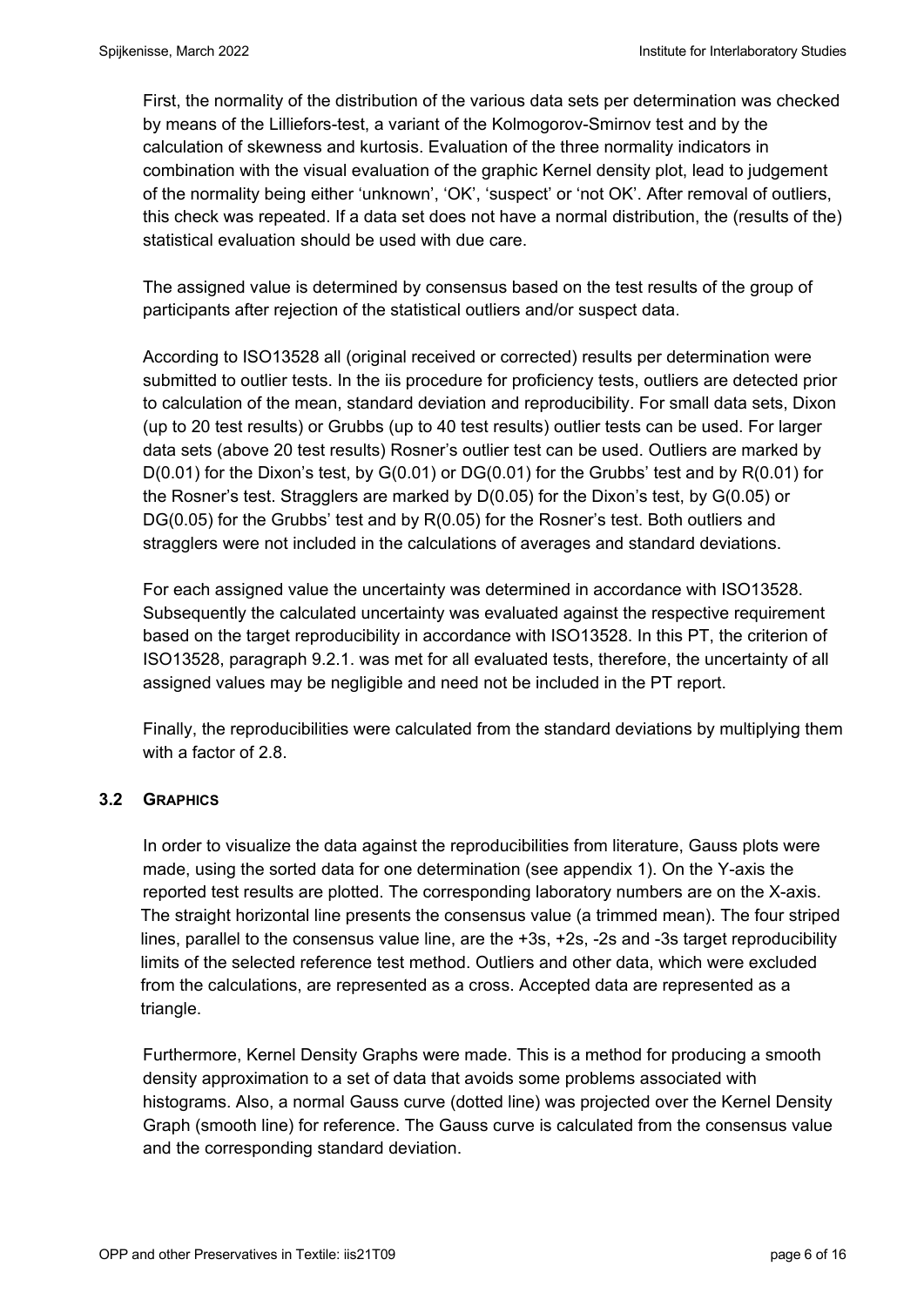# **3.3 Z-SCORES**

To evaluate the performance of the participating laboratories the z-scores were calculated. As it was decided to evaluate the performance of the participants in this proficiency test (PT) against the literature requirements (derived from e.g. ISO or ASTM test methods), the z-scores were calculated using a target standard deviation. This results in an evaluation independent of the variation in this interlaboratory study.

The target standard deviation was calculated from the literature reproducibility by division with 2.8. In case no literature reproducibility was available, other target values were used, like Horwitz or an estimated reproducibility based on former iis proficiency tests.

When a laboratory did use a test method with a reproducibility that is significantly different from the reproducibility of the reference test method used in this report, it is strongly advised to recalculate the z-score, while using the reproducibility of the actual test method used, this in order to evaluate whether the reported test result is fit-for-use.

The z-scores were calculated according to:

```
Z_{\text{target}} = (test result - average of PT) / target standard deviation
```
The  $z_{\text{(target)}}$  scores are listed in the test result tables in appendix 1.

Absolute values for z<2 are very common and absolute values for z>3 are very rare. The usual interpretation of z-scores is as follows:

|        | $ z  < 1$ good             |
|--------|----------------------------|
|        | $1 <  z  < 2$ satisfactory |
|        | $2 <  z  < 3$ questionable |
| 3 <  z | unsatisfactory             |

# **4 EVALUATION**

In this proficiency test no problems occurred with the dispatch of the samples. Two participants were not able to report any test results and all other participants reported before the final reporting date.

In total 25 laboratories reported 24 numerical test results. Two statistical outliers were observed, which is 8.3%. In proficiency studies outlier percentages of 3% - 7.5% are quite normal.

Not all data sets proved to have a normal Gaussian distribution. These are referred to as "not OK" or "suspect". The statistical evaluation of these data sets should be used with due care, see also paragraph 3.1.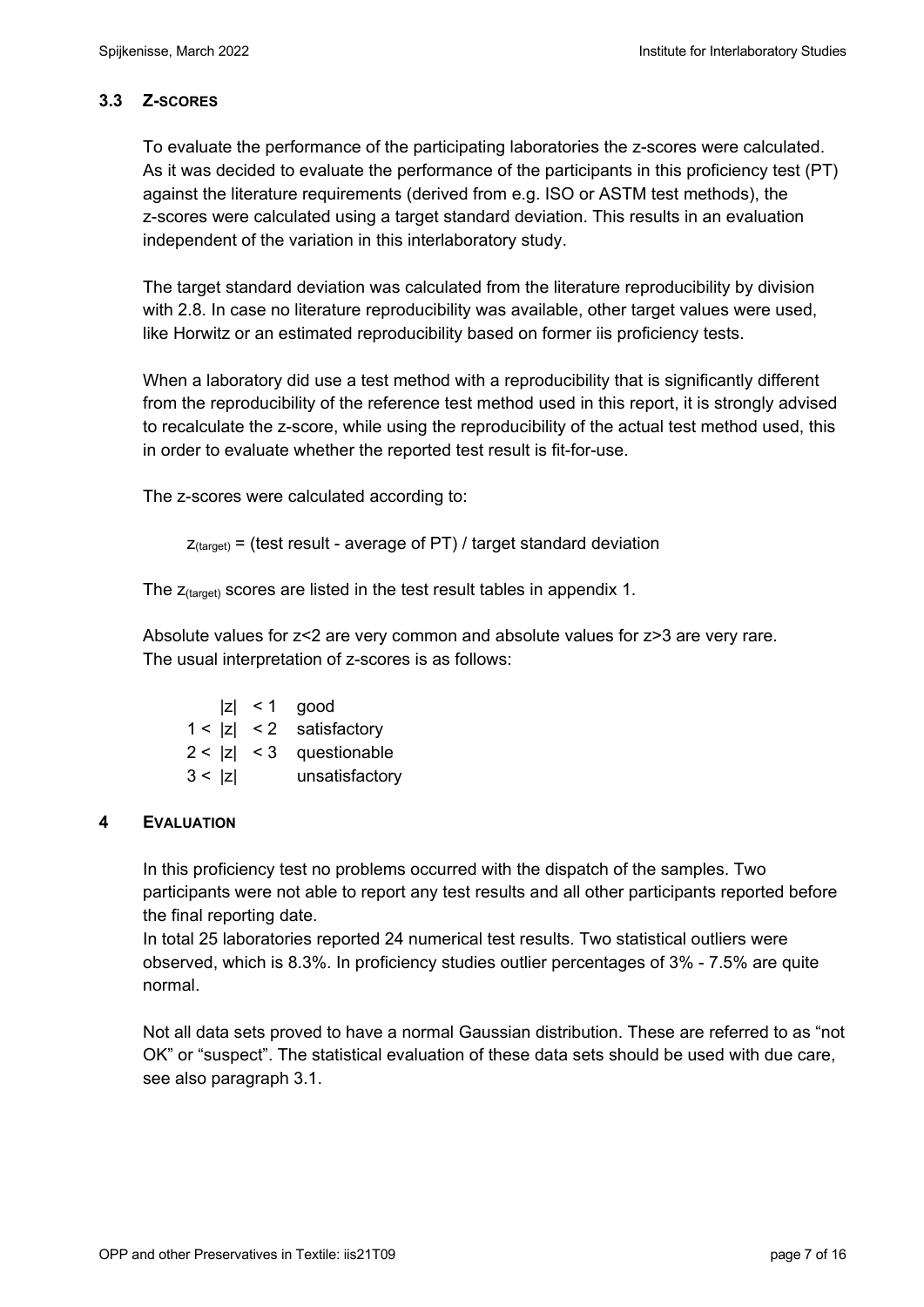### **4.1 EVALUATION PER COMPONENT**

In this section the results are discussed per component. The test methods which were used by the various laboratories were taken into account for explaining the observed differences when possible and applicable. These test methods are also in the tables in appendix 1 together with the original data. The abbreviations, used in these tables, are explained in appendix 5.

Participants use different methods to determine OPP. Since 2019 the test method EN17134 is available for OPP and TCS in Textile. This test method describes an extraction with Acetonitrile using Ultrasonic. Unfortunately, no precision data is mentioned in this method. Other methods that are used by the participants are ISO13365 (Determination of the Preservative (TCMTB, PCMC, OPP, OIT) content in Leather) and in-house test methods.

Unfortunately, a suitable reference test method providing the precision data is not available for the determination of OPP in Textile. Therefore, iis developed a target reproducibility based on iis PT data of OPP proficiency tests from 2004 until 2014. This means that the calculated reproducibility was compared against the estimated reproducibility calculated with a Horwitz-like equation as mentioned in iis memo 1601. This document can be downloaded from de iis website www.iisnl.com (see lit.13).

Ortho-Phenylphenol (OPP): Based on the analytical details two groups of test results could be identified. It appeared that test results obtained from Acrylonitrile and Alkaline extraction differ significantly (see also paragraph 4.2 and 4.4). Therefore, it was decided to evaluate both two groups separately. For the group using Acrylonitrile extraction this determination may be problematic. One outlier was observed and one other test result was excluded. The calculated reproducibility after rejection of the suspect data is not in agreement with the estimated reproducibility calculated from iis memo 1601.

> For the group using Alkaline extraction this determination may be problematic. One outlier was observed and two other test results were excluded. The calculated reproducibility after rejection of the suspect data is not in agreement with the estimated reproducibility calculated from iis memo 1601.

The concentrations of the other reported preservatives were near or below the detection limit. Therefore, no z-scores were calculated for these components. See appendix 2 for the reported test results.

#### **4.2 PERFORMANCE EVALUATION FOR THE GROUP OF LABORATORIES**

A comparison has been made between the estimated target reproducibility and the reproducibility as found for the group of participating laboratories. The number of significant test results, the average, the calculated reproducibility (2.8 \* standard deviation) and the target reproducibility are presented in the next table.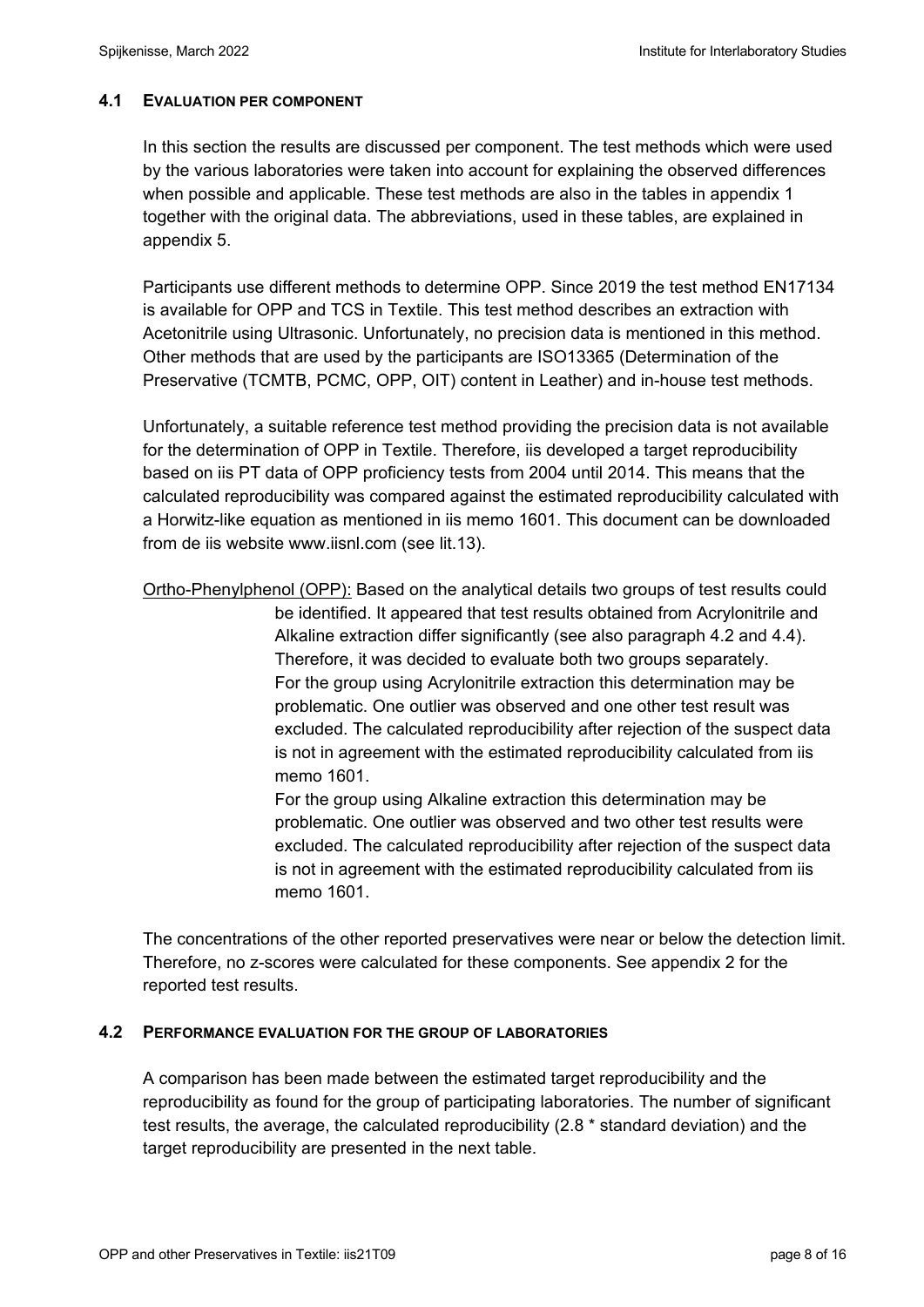| Component                    | unit  |    | average | $2.8 * sd$ | R(target) |
|------------------------------|-------|----|---------|------------|-----------|
| Ortho-Phenylphenol (OPP) ACN | mg/kg | 12 | 18.7    | 18.4       | 12.3      |
| Ortho-Phenylphenol (OPP) KOH | mg/kg |    | 57.7    | 57.        | 31.1      |

Table 3: performance evaluation sample #21800

Without further statistical calculations it can be concluded the participating laboratories have difficulties with the analysis of OPP. See also the discussion in paragraphs 4.1, 4.4 and 5.

### **4.3 COMPARISON OF THE PROFICIENCY TEST OF DECEMBER 2021 WITH PREVIOUS PTS**

In this PT the observed variation expressed as the relative standard deviation RSD of the test results is worse in comparison with the uncertainties observed in previous PTs, see the table below.

| Component                | 2021   | December   December   December   December   December<br>2020 | 2019 | 2018   | 2017   | iis memo<br>1601 |
|--------------------------|--------|--------------------------------------------------------------|------|--------|--------|------------------|
| Ortho-Phenylphenol (OPP) | 35-36% | 16-29%                                                       | 21%  | 16-58% | 39-54% | 20-33%           |

Table 4: comparison of uncertainties in iis proficiency tests over the years

#### **4.4 EVALUATION OF ANALYTICAL DETAILS**

The reported analytical details from the participants are listed in appendix 3. In total twentyfour participants reported analytical details. The following can be summarized:

- Nineteen participants were accredited in accordance with ISO/IEC17025 to determine the reported component(s) in textile.
- The samples were further cut prior to analysis by eighteen participants and six participants used the sample as received.
- Eight participants used a sample intake of 0.5-0.75 gram and fourteen participants used about 1 gram. Two participants used 1.5 grams or more.
- Ultrasonic extraction was the most often reported technique to release the components.
- Fourteen participants reported to use Acrylonitrile as extraction solvent and eight participants reported to use KOH for the extraction.

For the second time it is observed that the use of ACN or KOH as extraction solvent has a profound effect on the analysis of OPP content in the sample. In last year PT (iis20A17) this was also observed. And as in last PT, iis decided to evaluate both groups separately. The other analytical details are not statistically significant given the small subgroups and the variation observed in this proficiency test.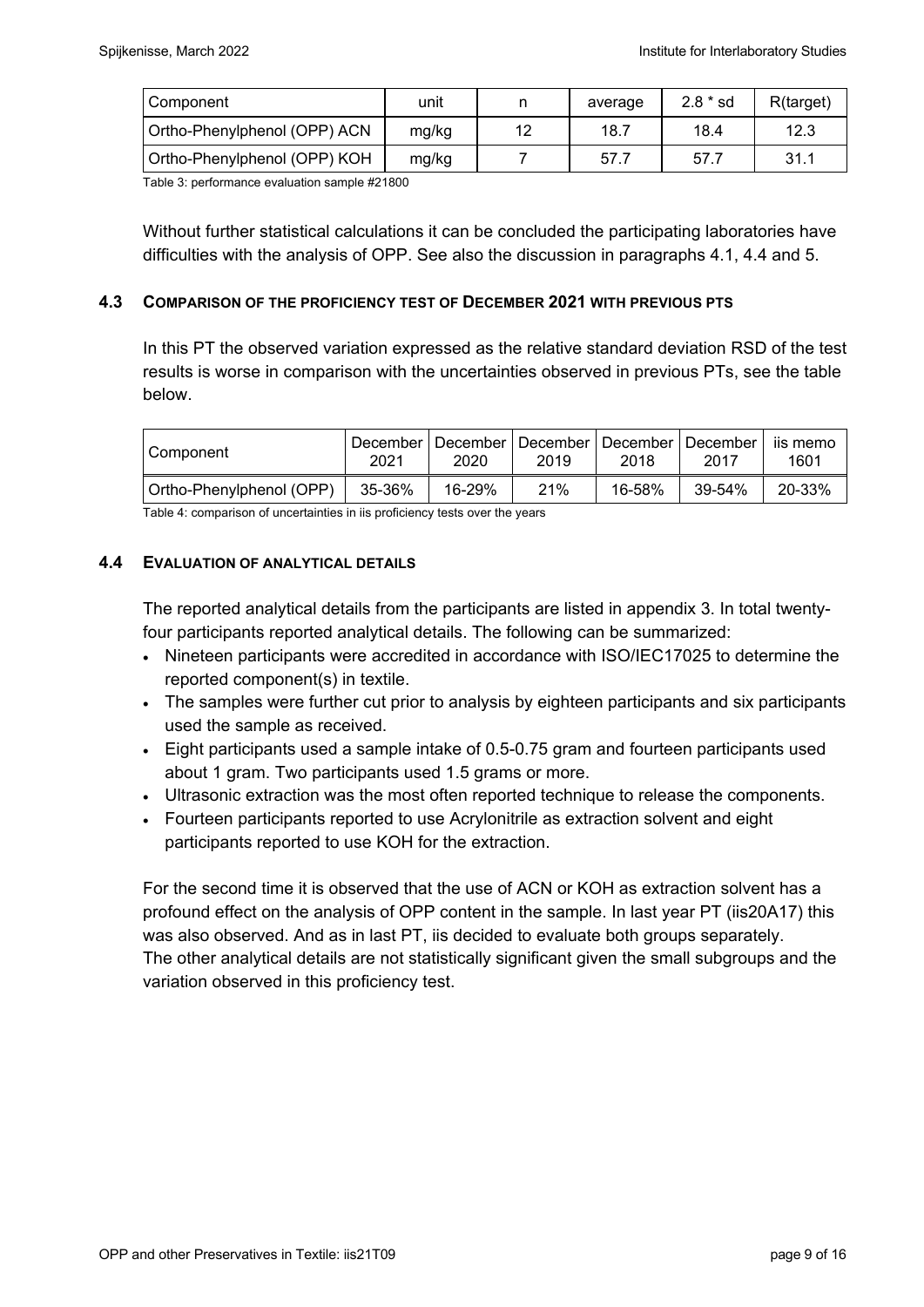## **5 DISCUSSION**

All participants were able to detect OPP in sample #21800. However, the choice of the extraction solvent was of major influence on the observed OPP amount and thus on the decision to accept or reject the sample when the test results are compared to the Ecolabelling Standards and Requirements for Textiles in EU (see table 5 for the limits).

| Ecolabel                 | Class 1<br>Baby clothes<br>(mg/kg) | Class 2<br>Clothes direct<br>skin contact<br>(mg/kg) | Class 3<br>Clothes, no<br>direct skin<br>contact<br>(mg/kg) | Class 4<br>Decoration<br>material<br>(mg/kg) |
|--------------------------|------------------------------------|------------------------------------------------------|-------------------------------------------------------------|----------------------------------------------|
| Ortho-Phenylphenol (OPP) | 50.0                               | 100.0                                                | 100.0                                                       | 100.0                                        |

Table 5: Ecolabelling Standards and Requirements for Textiles in EU

The reported test results for OPP extracted with ACN were much lower than extracted with KOH and in most cases lower than 50.0 mg/kg. Based on this the sample would have been accepted for all four classes mentioned in table 5 by all ACN reporting laboratories except for one laboratory.

The reported test results for OPP extracted with KOH were in most cases above 50.0 mg/kg. Based on this the sample would have been rejected for Class 1 by the KOH reporting laboratories except two laboratories who would have accepted the sample.

## **6 CONCLUSION**

In this proficiency test Ortho-Phenylphenol (OPP) and other Preservatives in Textile were determined. The participating laboratories had some problems in determining OPP although the choice of extraction solvent is of significant influence. It is advised that members of the technical committee take this on-board to discuss and decide the best extraction method for Ortho-Phenylphenol (OPP) determination.

Each laboratory should evaluate its performance in this study and make decisions about possible corrective actions. Therefore, participation on a regular basis in this scheme could be helpful to improve the performance and thus increase of the quality of the analytical results.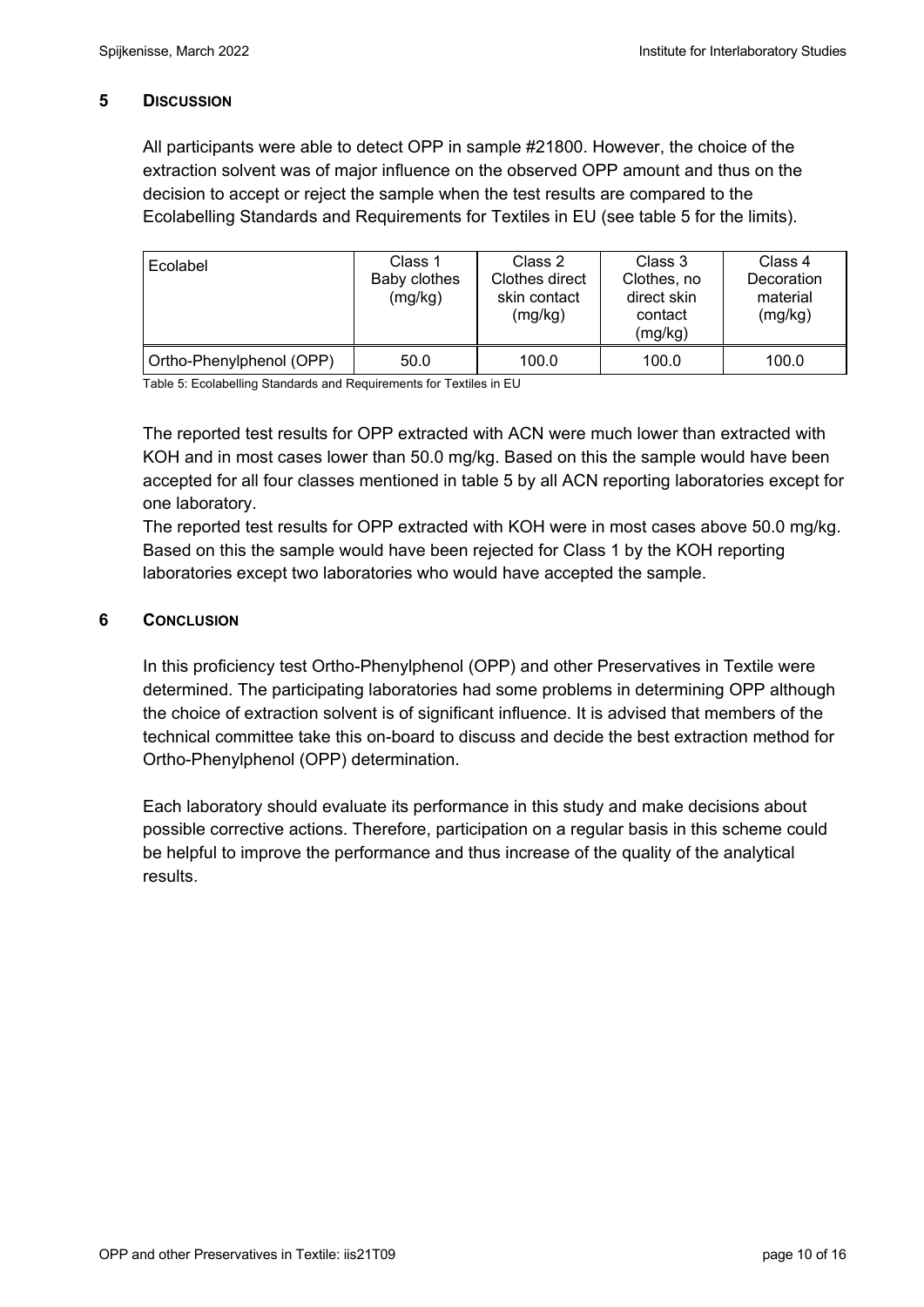#### **APPENDIX 1**

Determination of Ortho-Phenylphenol (OPP) on sample #21800; results in mg/kg

| z(targ)<br>47.398<br>47.398<br>In house<br>551<br>-----<br>ISO13365<br>11.065<br>$-1.73$<br>623<br>11.065<br>-----<br>-----<br>840<br>12.3<br>12.3<br>$-1.45$<br>In house<br>-----<br>125<br>C<br>125<br>2115<br>C, G(0.01)<br>24.15<br>In house<br>-----<br>----- | z(targ)<br>$-0.90$ |
|--------------------------------------------------------------------------------------------------------------------------------------------------------------------------------------------------------------------------------------------------------------------|--------------------|
|                                                                                                                                                                                                                                                                    |                    |
|                                                                                                                                                                                                                                                                    |                    |
|                                                                                                                                                                                                                                                                    |                    |
|                                                                                                                                                                                                                                                                    |                    |
| 2121<br>-----<br>-----<br>-----                                                                                                                                                                                                                                    |                    |
| 2129<br>ISO13365Mod.<br>10.564<br>10.564<br>$-1.85$<br>-----<br>-----                                                                                                                                                                                              |                    |
| 2215<br>30.91<br>2.78<br>30.91<br>In house<br>------<br>-----                                                                                                                                                                                                      |                    |
| 2265<br>-----<br>-----<br>-----<br>------                                                                                                                                                                                                                          |                    |
| 2310<br>19.6<br>0.21<br>ISO13365<br>19.6<br>-----<br>-----                                                                                                                                                                                                         |                    |
| 2358<br>85.3<br>85.3<br>$-----$<br>ex<br>-----                                                                                                                                                                                                                     | 2.41               |
| 2363<br>22<br>22<br>0.75<br>ISO13365<br>-----<br>-----                                                                                                                                                                                                             |                    |
| 2365<br>20.34<br>20.34<br>0.37<br>ISO13365<br>-----<br>-----                                                                                                                                                                                                       |                    |
| 2375<br>EN17134<br>24<br>24<br>1.21<br>-----                                                                                                                                                                                                                       |                    |
| 2379<br>§64 LFGB B82.02.8<br>75.6606<br>75.6606<br>-----                                                                                                                                                                                                           | 1.57               |
| 2380<br>70.009<br>70.009<br>In house<br>-----<br>-----                                                                                                                                                                                                             | 1.07               |
| 2386<br>54.02<br>In house<br>54.02<br>-----                                                                                                                                                                                                                        | $-0.32$            |
| 2390<br>48.68<br>48.68<br>In house<br>-----<br>-----                                                                                                                                                                                                               | $-0.78$            |
| 2492<br>84.4<br>In house<br>84.4<br>-----<br>-----                                                                                                                                                                                                                 | 2.33               |
| 2590<br>EN17134<br>23.713<br>23.713<br>1.14<br>-----<br>-----                                                                                                                                                                                                      | -----              |
| 2602<br>In house/ISO13365-1<br>21.486<br>21.486<br>0.64<br>-----<br>-----                                                                                                                                                                                          |                    |
| 2643<br>74.286<br>74.286<br>ex<br>-----<br>-----<br>-----                                                                                                                                                                                                          | 1.45               |
| G(0.01)<br>2644<br>In house<br>229.75<br>229.75<br>G(0.01)<br>-----<br>-----<br>-----                                                                                                                                                                              | 15.00              |
| 3116<br>18.70<br>18.70<br>0.00<br>In house<br>-----<br>-----                                                                                                                                                                                                       |                    |
| 3154<br>9.598<br>9.598<br>$-2.07$<br>-----<br>-----                                                                                                                                                                                                                |                    |
| 3172<br>21.302<br>21.302<br>0.59<br>ex<br>-----<br>-----                                                                                                                                                                                                           |                    |
| 3176<br>In house<br>23.60<br>23.60<br>-----                                                                                                                                                                                                                        | $-2.97$            |
| EN13365<br>< 40<br><40<br>3210                                                                                                                                                                                                                                     |                    |
| OK<br>OK<br>normality<br>suspect                                                                                                                                                                                                                                   |                    |
| 12<br>$\overline{7}$<br>23<br>n                                                                                                                                                                                                                                    |                    |
| outliers<br>$1 + 1ex$<br>$1 + 2ex$<br>1                                                                                                                                                                                                                            |                    |
| 40.606<br>18.690<br>57.681<br>mean $(n)$                                                                                                                                                                                                                           |                    |
| 31.2288<br>$RSD = 77%$<br>6.5557<br>$RSD = 35%$<br>RSD = 36%<br>20.6189<br>st. dev. (n)                                                                                                                                                                            |                    |
| 18.356<br>87.441<br>57.733<br>R(calc.)                                                                                                                                                                                                                             |                    |
| 4.4017<br>11.4719<br>(8.5125)<br>st.dev.(iis-memo 1601)                                                                                                                                                                                                            |                    |
| 12.325<br>32.121<br>R(iis-memo 1601)<br>(23.835)                                                                                                                                                                                                                   |                    |

Lab 2115 first reported 106.1

Lab 2358 reported to have used Methanol as extraction solvent, therefore the test result was excluded for statistical evaluation. Lab 2643 reported to have used Methanol as extraction solvent, therefore the test result was excluded for statistical evaluation

Lab 3172 did not report any analytical details; therefore the test result was excluded for statistical evaluation.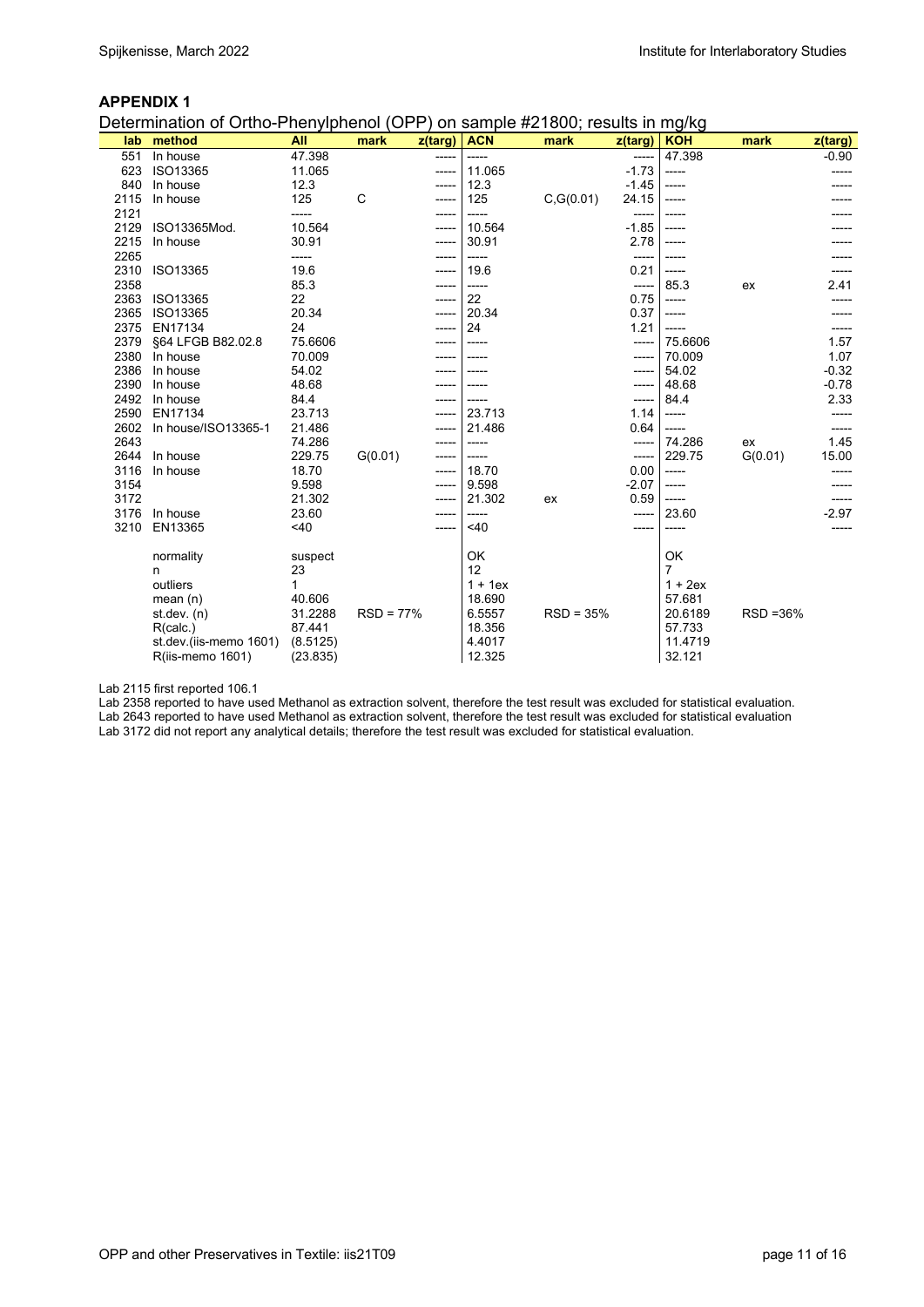OPP and other Preservatives in Textile: iis21T09 page 12 of 16

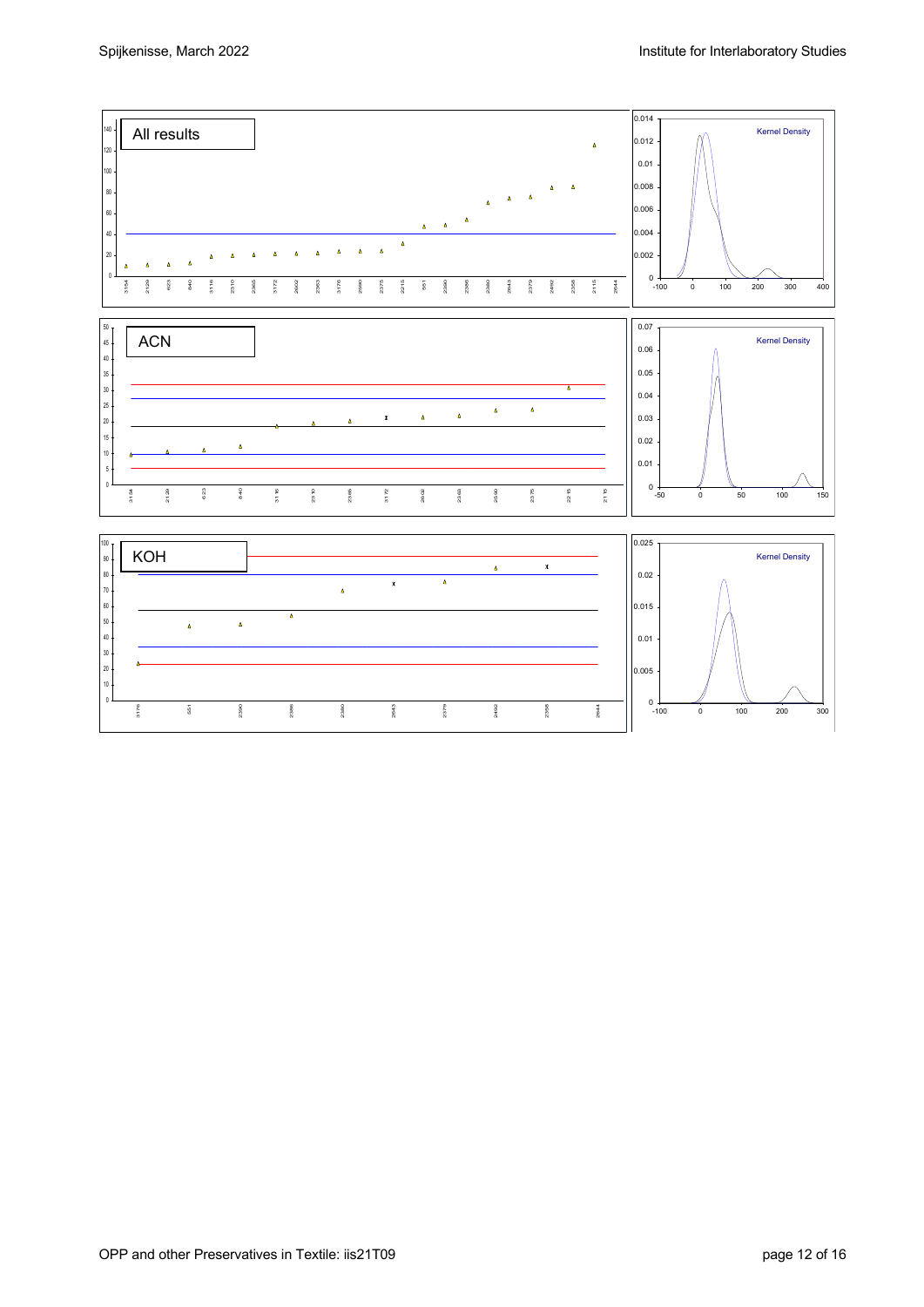#### **APPENDIX 2 Other reported test results**

Determination of 2-(Thiocyanomethylthio)-Benzothiazole (TCMTB), 4-Chloro-3-Methylphenol (PCMC), 2-Octylisothiazol-3(2H)-one (OIT), Triclosan (TCS) and eventually other preservatives

# on sample #21800; in mg/kg

| lab  | <b>TCMTB</b>            | <b>PCMC</b>   | <b>OIT</b>    | <b>TCS</b>    | <b>Other Preservatives</b> |
|------|-------------------------|---------------|---------------|---------------|----------------------------|
| 551  | -----                   | -----         | ------        | -----         | ------                     |
| 623  | not detected            | not detected  | not detected  | not detected  | not detected               |
| 840  | not detected            | not detected  | not detected  | not detected  | -----                      |
| 2115 | -----                   | -----         | -----         | -----         | -----                      |
| 2121 | -----                   |               | -----         | -----         |                            |
| 2129 | -----                   | -----         | -----         | -----         | -----                      |
| 2215 | Not detected            | Not detected  | Not detected  | Not detected  | Not detected               |
| 2265 | -----                   | -----         | -----         | -----         | -----                      |
| 2310 | Not detected            | Not detected  | Not detected  | Not detected  | Not detected               |
| 2358 | not detected            | not detected  | not detected  | not detected  | not detected               |
| 2363 | $<$ 1                   | $<$ 1         | $<$ 1         | $<$ 1         | $<$ 1                      |
| 2365 | 1.0                     | 1.0           | 1.0           | 1.0           | $- - - - -$                |
| 2375 | -----                   | -----         | -----         | -----         | -----                      |
| 2379 | Not tested              | Not tested    | Not tested    | Not tested    | Not tested                 |
| 2380 | -----                   | -----         | -----         | -----         | -----                      |
| 2386 | ------                  | -----         | < 0.5         | < 10          | -----                      |
| 2390 | No capability           | No capability | No capability | No capability | No capability              |
| 2492 | -----                   | -----         | -----         | -----         | -----                      |
| 2590 | $-----1$                | -----         | -----         | -----         | -----                      |
| 2602 | -----                   |               |               | -----         |                            |
| 2643 | -----                   | -----         | -----         | -----         | -----                      |
| 2644 | -----                   | -----         | -----         | -----         | -----                      |
| 3116 | not detected $(<0.5)$ C | -----         |               |               |                            |
| 3154 | -----                   | -----         | -----         | -----         |                            |
| 3172 | < 5                     | < 5           | < 5           | $\leq 1$      | -----                      |
| 3176 | -----                   | -----         | -----         | -----         | -----                      |
| 3210 | 40                      | 40            | ~140          | not analysed  | not analysed               |

Lab 3116 first reported 22.39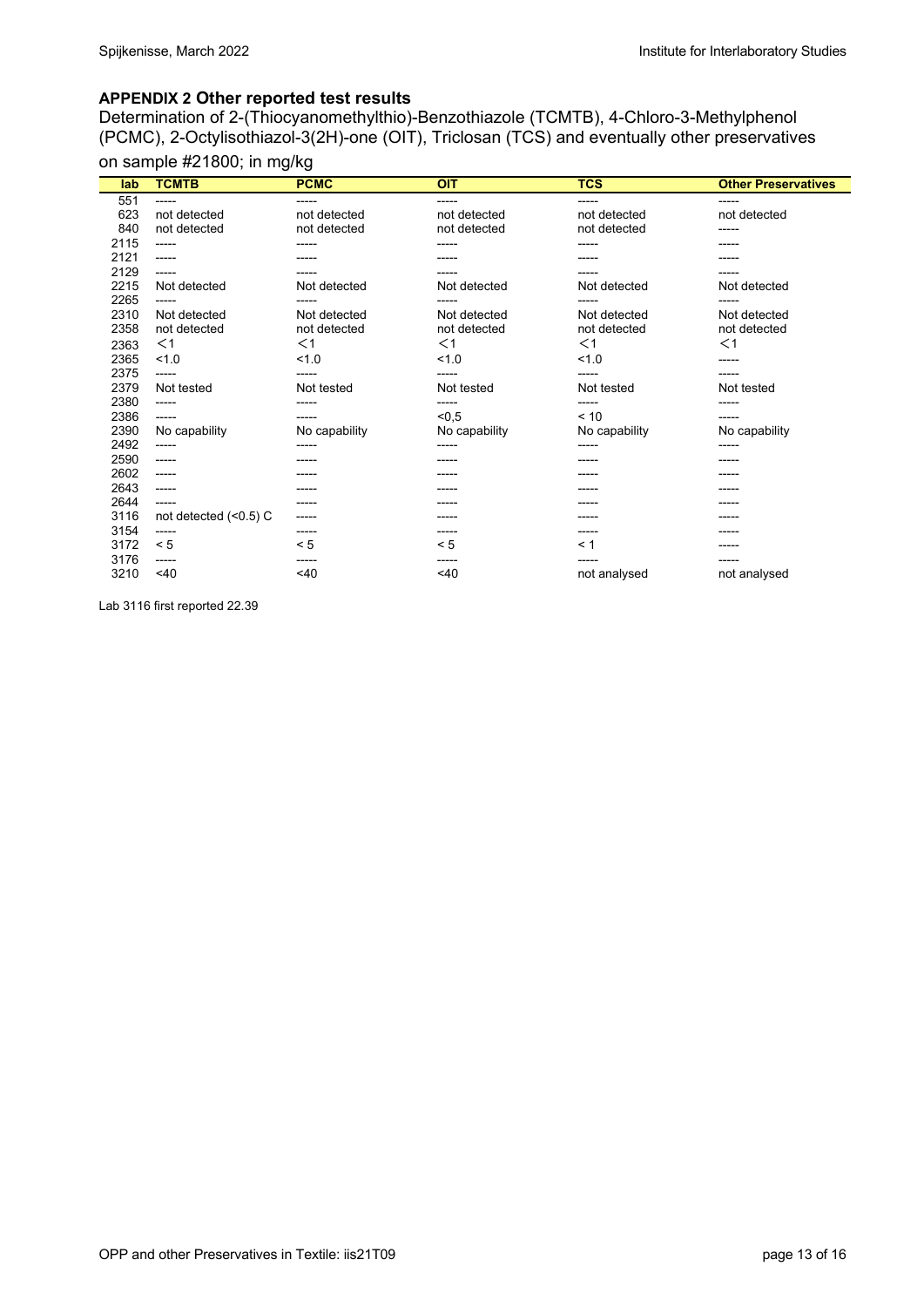# **APPENDIX 3 Analytical details**

| lab  | <b>ISO17025</b> | <b>Sample</b>      | <b>Sample intake</b> | <b>Extraction</b>         | <b>Extraction</b>                     |
|------|-----------------|--------------------|----------------------|---------------------------|---------------------------------------|
|      | accredited      | preparation        | (grams)              | technique                 | solvent                               |
| 551  | Yes             | Further cut        | 1                    | <b>Alkaline Digestion</b> | KOH followed by n-Hexane              |
| 623  | Yes             | <b>Further cut</b> | 1                    | Ultrasonic                | Acetonitrile                          |
| 840  | Yes             | Further cut        | 0.5                  | Ultrasonic                | Acetonitrile                          |
| 2115 | No              | Used as received   | 1g                   | Ultrasonic                | Acetonitrile                          |
| 2121 | ---             | ---                |                      |                           |                                       |
| 2129 | <b>No</b>       | Further cut        | 0.5 <sub>g</sub>     | Ultrasonic                | Acetonitrile                          |
| 2215 | Yes             | Further cut        | $1.0$ gram           | Ultrasonic                | Acetonitrile                          |
| 2265 | $---$           |                    |                      |                           |                                       |
| 2310 | Yes             | Further cut        | 1                    | Ultrasonic                | Acetonitrile                          |
| 2358 | Yes             | Used as received   | 0.5 grams            | Ultrasonic                | Methanol                              |
| 2363 | Yes             | Further cut        | about 1g             | Ultrasonic                | Acetonitrile                          |
| 2365 | Yes             | Further cut        | 0.5 <sub>g</sub>     | Ultrasonic                | Acetonitrile                          |
| 2375 | Yes             | Further cut        | 0.5q                 | Ultrasonic                | Acetonitrile                          |
| 2379 | <b>No</b>       | Further cut        | $0.5$ gram           | Ultrasonic                | KOH followed by n-Hexane              |
| 2380 | Yes             | Further cut        | 1.0 <sub>g</sub>     | <b>Alkaline Digestion</b> | KOH followed by n-Hexane              |
| 2386 | Yes             | Further cut        | 1g                   | Ultrasonic                | KOH (OPP) Methanol (other substances) |
| 2390 | Yes             | Further cut        | $1.0$ gram           | Ultrasonic                | <b>KOH</b>                            |
| 2492 | Yes             | Further cut        | 0.5 <sub>g</sub>     | <b>Alkaline Digestion</b> | KOH                                   |
| 2590 | <b>No</b>       | Used as received   | 1g                   | Ultrasonic                | Acetonitrile                          |
| 2602 | <b>No</b>       | Further cut        | 0,75 g / 20ml ACN    | Ultrasonic                | Acetonitrile                          |
| 2643 | Yes             | Further cut        | 2g                   | Ultrasonic                | Methanol                              |
| 2644 | Yes             | Used as received   | 2G                   | Ultrasonic                | KOH followed by n-Hexane              |
| 3116 | No              | Used as received   | 1 gram               | Ultrasonic                | Acetonitrile                          |
| 3154 | Yes             | Used as received   | $\mathbf{1}$         | Ultrasonic                | Acetonitrile                          |
| 3172 | Yes             | ---                |                      |                           |                                       |
| 3176 | Yes             | Further cut        | 1                    | Ultrasonic                | KOH followed by n-Hexane              |
| 3210 | Yes             | <b>Further cut</b> | 1 g                  | Ultrasonic                | Acetonitrile                          |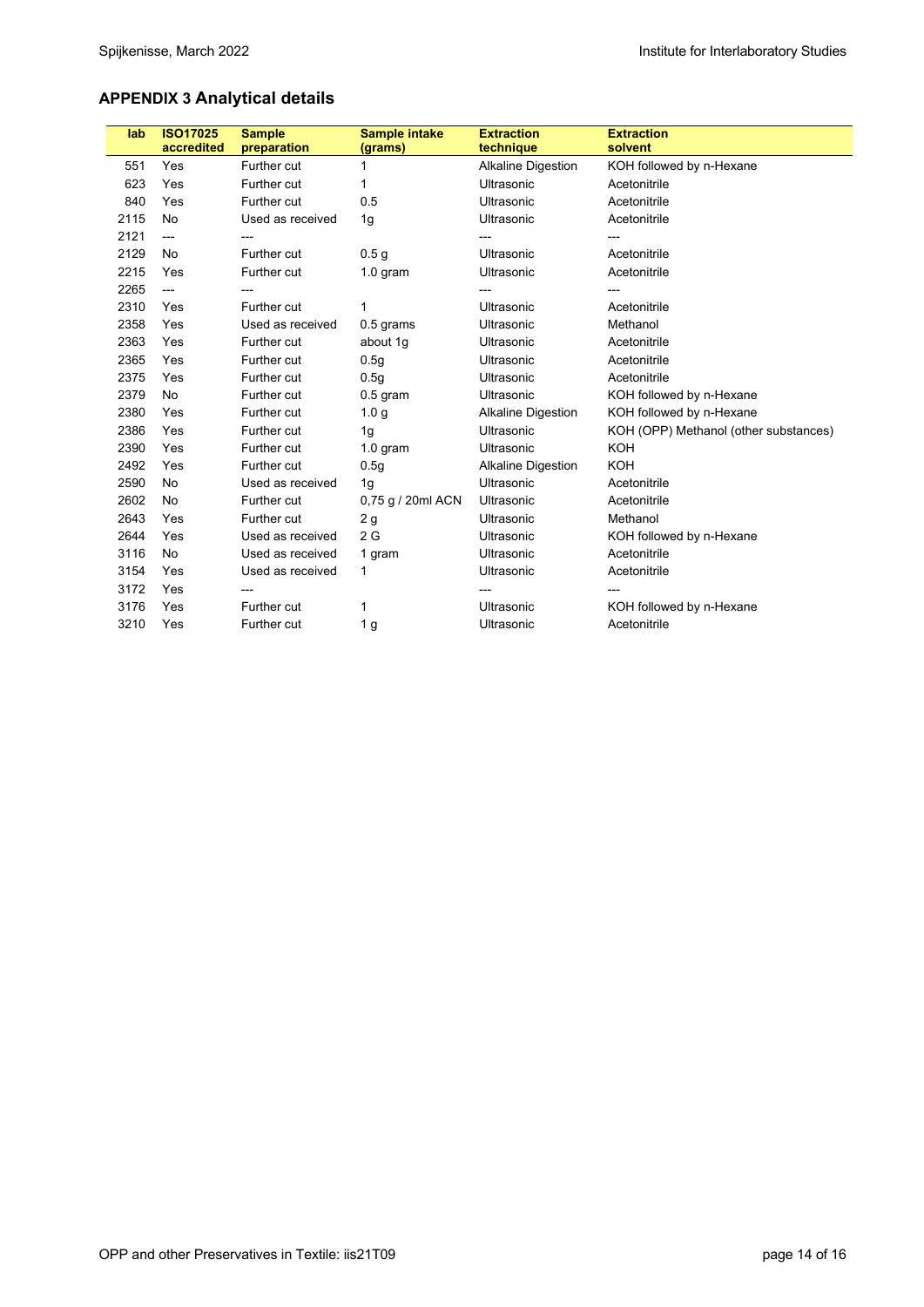#### **APPENDIX 4**

#### **Number of participants per country**

1 lab in BANGLADESH

- 1 lab in BRAZIL
- 2 labs in FRANCE
- 5 labs in GERMANY
- 3 labs in HONG KONG
- 1 lab in INDIA
- 1 lab in INDONESIA
- 4 labs in ITALY
- 1 lab in KOREA, Republic of
- 3 labs in P.R. of CHINA
- 1 lab in PAKISTAN
- 1 lab in THAILAND
- 2 labs in TURKEY
- 1 lab in VIETNAM